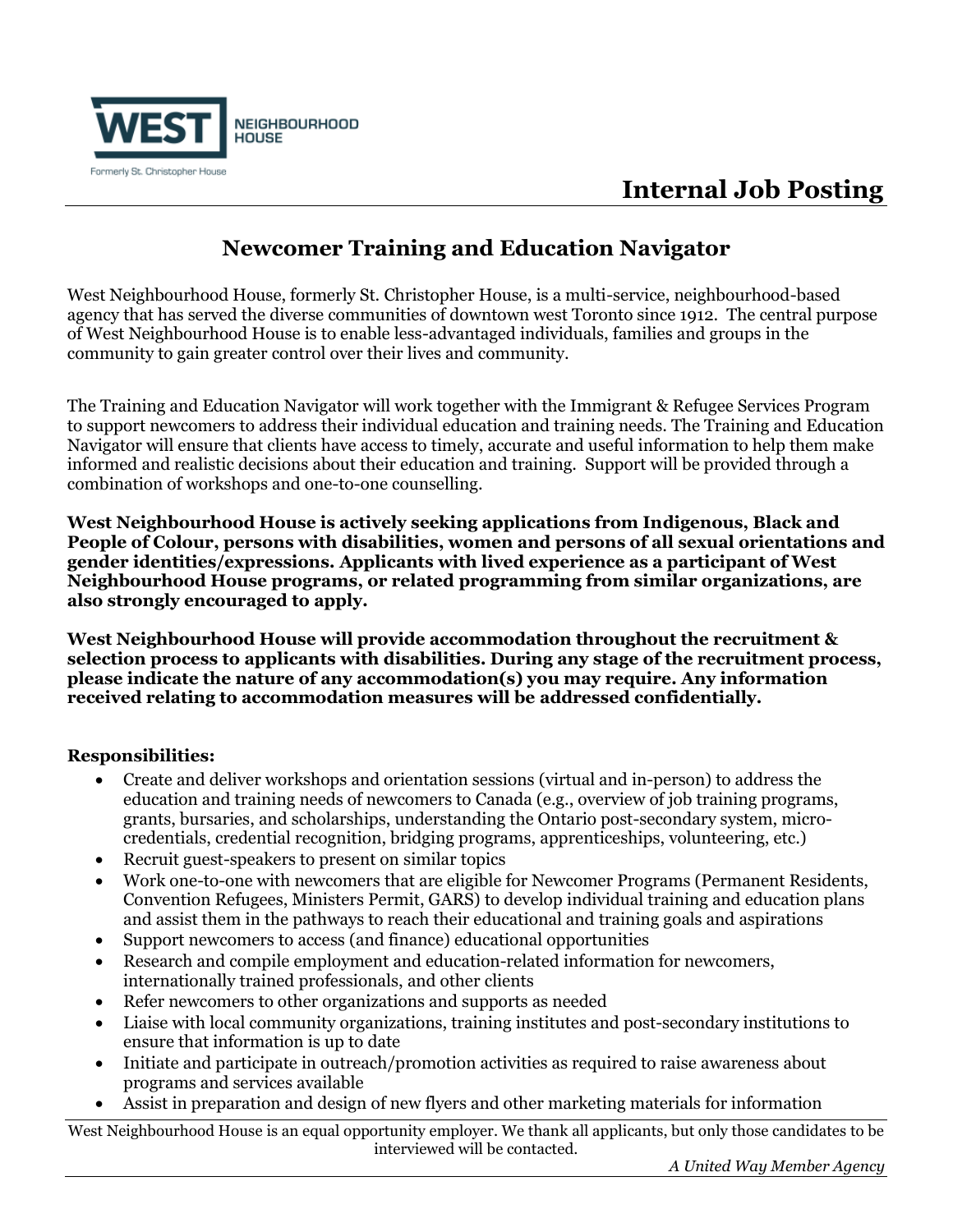

# **Internal Job Posting**

sessions and events

- Maintain accurate case notes and statistics
- Report trends and provide accurate reporting using the iCARE portal of IRCC, and to program coordinators and West Neighbourhood House
- Participate in program and activity planning, development, and the evaluation of all aspects of program delivery as appropriate.
- Communicate well and work effectively as a member of the Immigrant & Refugee Services Program team, program coordinator and the larger Newcomer & Family Programs Unit.
- Represent the program and West Neighbourhood House as appropriate with community groups and networks, and program partnerships service coordination

#### **Qualifications:**

- Relevant post-secondary education in a related field or a minimum of one (1) year of work-related experience in the settlement sector and providing education/training services to newcomers
- Current knowledge of the breadth of training and education programs available in Ontario
- Demonstrated facilitation experience virtually and in person with experience facilitating to newcomers from different backgrounds, age groups, or CLB levels
- Specific knowledge of newcomer, immigrant and refugees and their respective needs and services
- Experience providing information and referral, individual supports, group work, and program promotion/outreach
- Experience in coordinating guest speaker sessions and special events
- Flexible, self-motivated, ability to multi-task and to meet the deadline
- Ability to work co-operatively as a member of a team
- Excellent communication (verbal and written), interpersonal and leadership skills
- Strong internet research skills
- Good presentation, problem solving, organizational and project management skills
- Demonstrated experience in dealing with multicultural and disability issues
- Knowledge of and experience working within an anti-oppression framework
- Ability to use database, spreadsheet and word processing software in a Windows environment and knowledge of the iCARE system an asset
- Ability to work evenings regularly and weekends on ad hoc basis.
- **Proficiency in a second language is required**

| <b>Status:</b>               | <b>Permanent Full-Time</b>                                     |
|------------------------------|----------------------------------------------------------------|
| <b>Start Date:</b>           | As soon as possible                                            |
| Hours:                       | 35 hours per week                                              |
| Rate:                        | \$26.60 per hour (under review)                                |
| Unit:                        | <b>Family and Newcomer Programs</b>                            |
| <b>Immediate Supervisor:</b> | Coordinator, Immigrant and Refugee Services                    |
| <b>Posting Date:</b>         | June 14, 2022                                                  |
| <b>Closing Date:</b>         | June 21, 2022                                                  |
| Note:                        | All West Neighbourhood House employees are required to be      |
|                              | fully vaccinated as a condition of hire in accordance with the |
|                              | <b>West Neighbourhood House Covid-19 Vaccination Policy</b>    |

West Neighbourhood House is an equal opportunity employer. We thank all applicants, but only those candidates to be interviewed will be contacted.